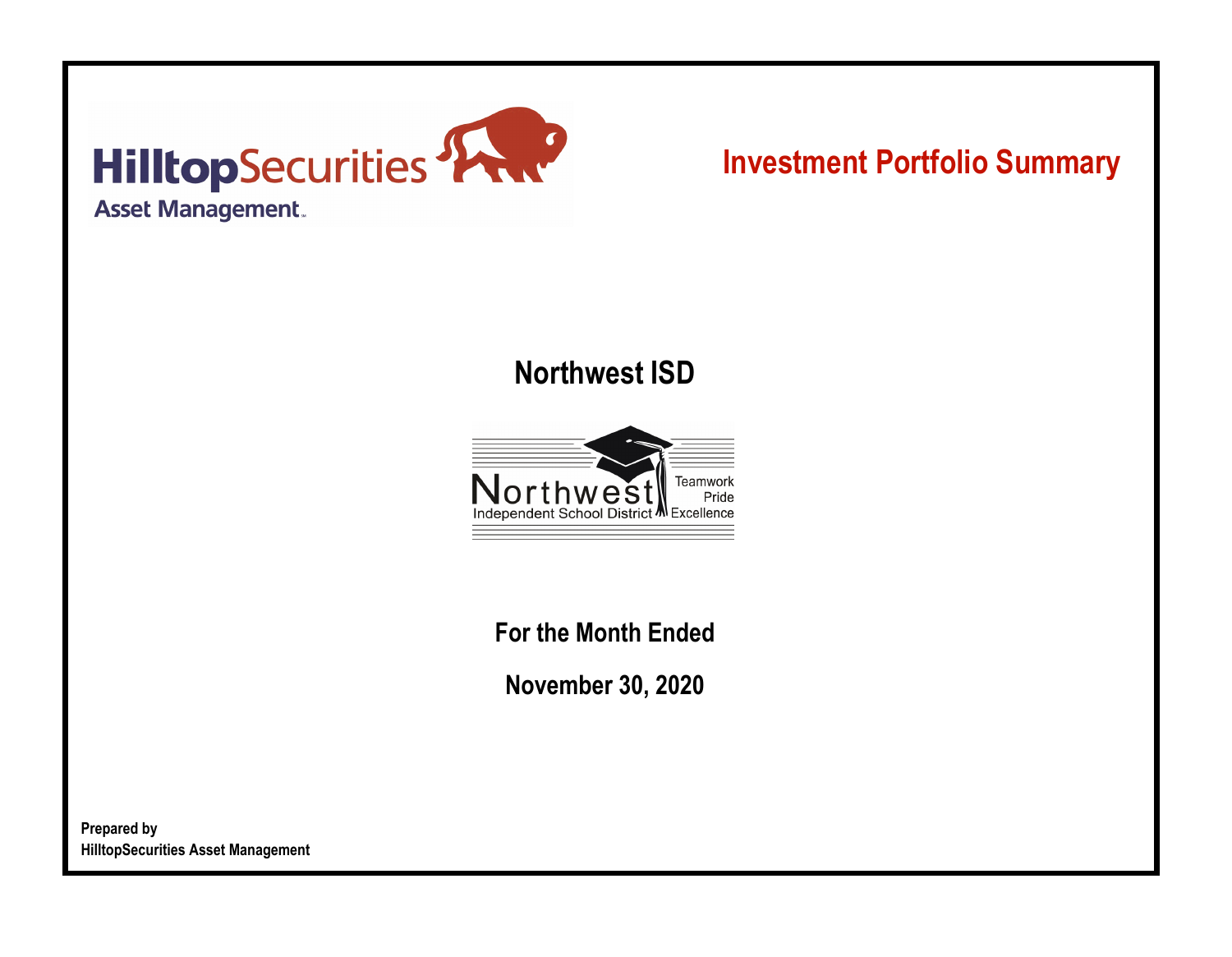

### **Report Name**

| <b>Certification Page</b>         |
|-----------------------------------|
| <b>Executive Summary</b>          |
| Benchmark Comparison              |
| Detail of Security Holdings       |
| Change in Value                   |
| Earned Income                     |
| <b>Investment Transactions</b>    |
| Amortization and Accretion        |
| Projected Fixed Income Cash Flows |

## **Table of Contents / Market Recap**

#### **MARKET RECAP - NOVEMBER 2020:**

Election news dominated the headlines in early November, but when the dust settled the results revealed that Joe Biden had won the presidency. However, the "blue-wave" that some pundits were predicting did not come to pass. The Democrats retained control in the House of Representatives, but their majority was trimmed. Republicans appear likely to retain control of the Senate with a very slim margin, but that is dependent on the outcome of a January runoff election for Georgia's two seats. Financial markets cheered the results with the major stock averages surging to record highs. Stocks were further bolstered by positive news on the vaccine front as vaccines from the Pfizer/BioNTech partnership and Moderna were reported to be about 95% effective and could be approved for emergency use as soon as December. Those announcements helped to offset growing concerns about a resurgence in the virus as daily new cases topped 200,000 in late-November.

Economic data contributed to November's optimistic tone as well. Despite signs that growth is moderating, several major indicators topped forecasts during the month. The ISM manufacturing index jumped from 55.4 to 59.3 in October, easily surpassing the median forecast of 56.0 and reaching the highest level in 25 months. The new orders index (a leading indicator) jumped from 60.2 to 67.9 in October, while the production index climbed from 61.0 to 63.0. The ISM service sector index slipped from 57.8 to 56.6, but that headline belies underlying strength as 16 of 18 industries reported growth, although growth was a tad weaker. The labor market continues to heal as nonfarm payrolls grew by 638k in October, bettering the median forecast of 580k, while the unemployment rate plunged from 7.9% to 6.9%. Overall, 12.1 million jobs have returned to company payrolls over the last six months, more than half of the 22 million lost in March and April, while the unemployment rate, at 6.9%, is already well below the 9.3% rate Fed officials were optimistically hoping for at the June FOMC meeting. Consumer spending posted its smallest increase in six months as retail sales grew just +0.3% in October, but after several months of outsized gains, some retrenchment was overdue. On a year-over-year basis, retail sales are up +5.7%, a remarkable advance considering what has transpired this year. Inflation retreated with both the headline and core consumer price indexes unchanged for the month of October, which pulled the year-over-year headline down to +1.2% and the core rate to +1.6%. Housing, fueled by record low mortgage rates, is another remarkable story as sales of existing homes reached a 6.9 million unit annual pace, the highest since November 2005, while sales of newly built homes hover around a 1 million unit pace, the highest since 2006. With inventories low, builder confidence high, and housing starts and building permits surging, there is no end in sight to the housing boom.

Though many businesses are struggling, the macro economy has shown remarkable resilience this year. Support from both fiscal and monetary policy has bought time for many to adapt to challenging conditions. Consumers have shifted their mix of spending, but they continue to spend. While it is likely to be a long time before the economy fully recovers, we are headed in the right direction. And with a vaccine on the horizon, the outlook has brightened.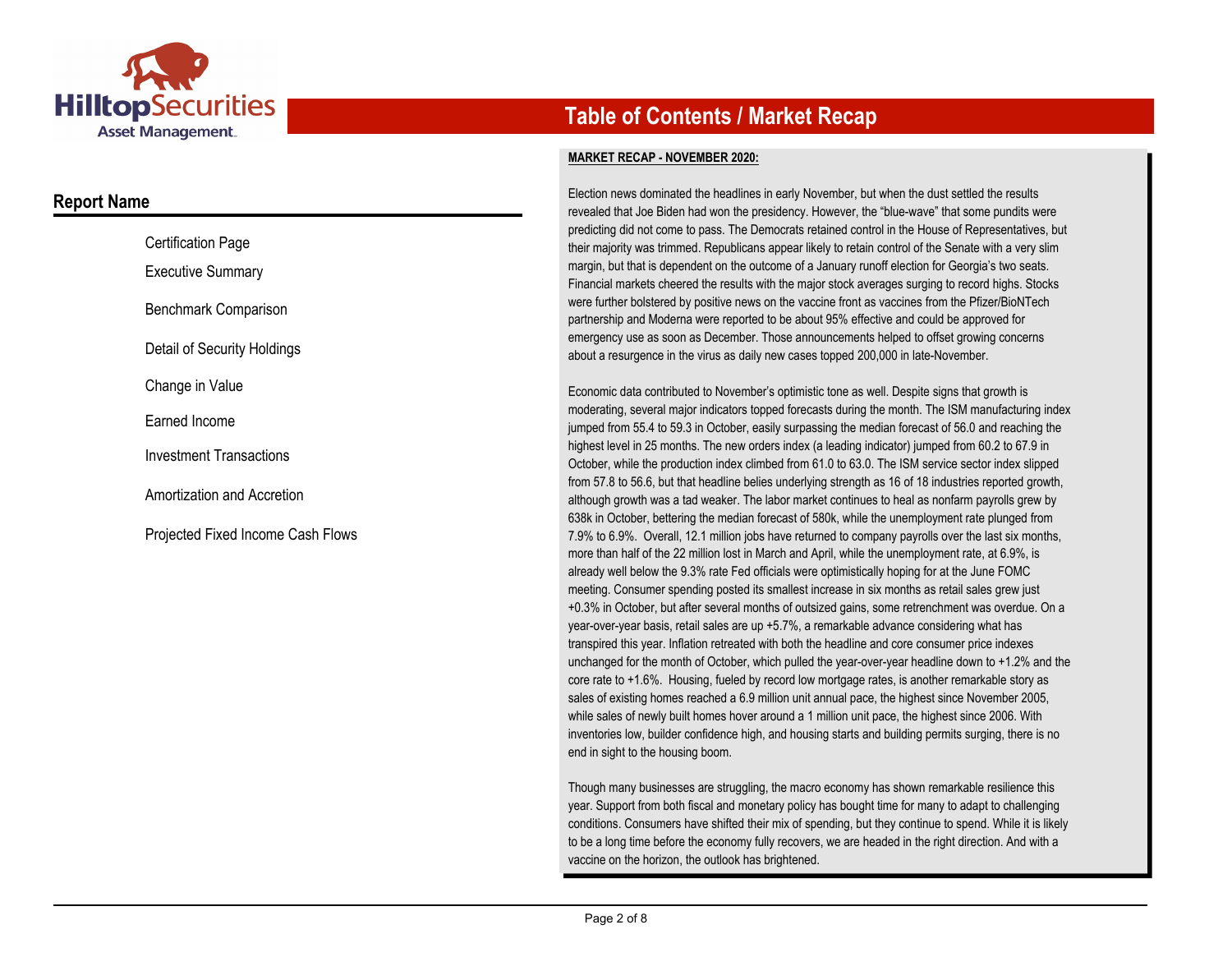

## **November 30, 2020 For the Month Ended**

This report is prepared for the **Northwest ISD** (the "Entity") in accordance with Chapter 2256 of the Texas Public Funds Investment Act ("PFIA"). Section 2256.023(a) of the PFIA states that: "Not less than quarterly, the investment officer shall prepare and submit to the governing body of the entity a written report of the investment transactions for all funds covered by this chapter for the preceding reporting period." This report is signed by the Entity's investment officers and includes the disclosures required in the PFIA. To the extent possible, market prices have been obtained from independent pricing sources.

The investment portfolio complied with the PFIA and the Entity's approved Investment Policy and Strategy throughout the period. All investment transactions made in the portfolio during this period were made on behalf of the Entity and were made in full compliance with the PFIA and the approved Investment Policy.

**Officer Names and Titles:**

Name: Brian Carter Title: Chief Financial Officer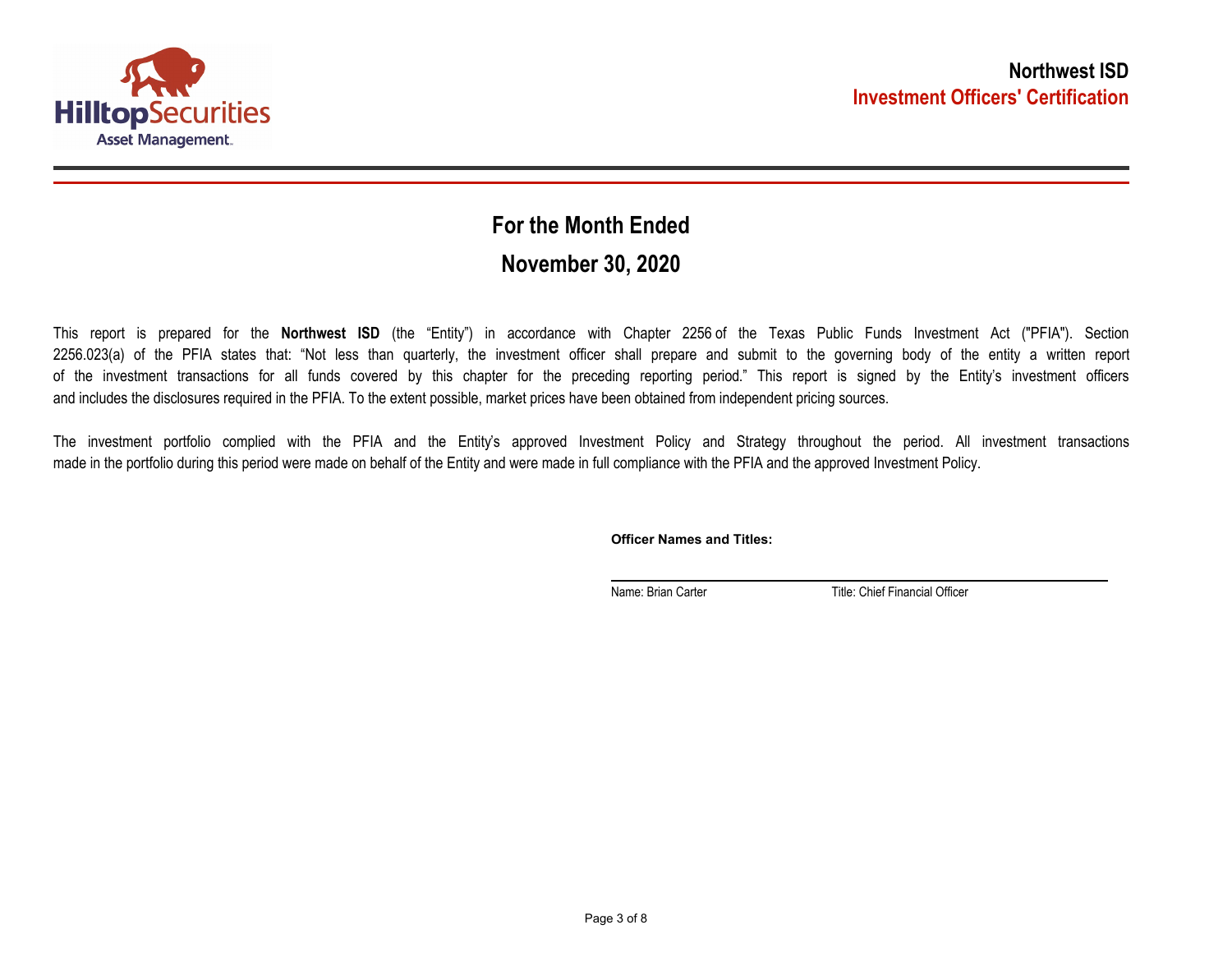

|                         | <b>Account Summary</b>          | <b>Allocation by Security Type</b> |                               |
|-------------------------|---------------------------------|------------------------------------|-------------------------------|
|                         | Beginning Values as of 10/31/20 | Ending Values as of 11/30/20       |                               |
| Par Value               | 241,574,874.29                  | 226,424,381.16                     |                               |
| <b>Market Value</b>     | 241,574,874.29                  | 226,424,381.16                     |                               |
| <b>Book Value</b>       | 241,574,874.29                  | 226,424,381.16                     |                               |
| Unrealized Gain /(Loss) | 0.00                            | 0.00                               | <b>BANK DEP</b>               |
| Market Value %          | 100.00%                         | 100.00%                            | $\blacksquare$ LGIP<br>Total: |
| Weighted Avg. YTW       | 0.134%                          | 0.125%                             |                               |
| Weighted Avg. YTM       | 0.134%                          | 0.125%                             |                               |

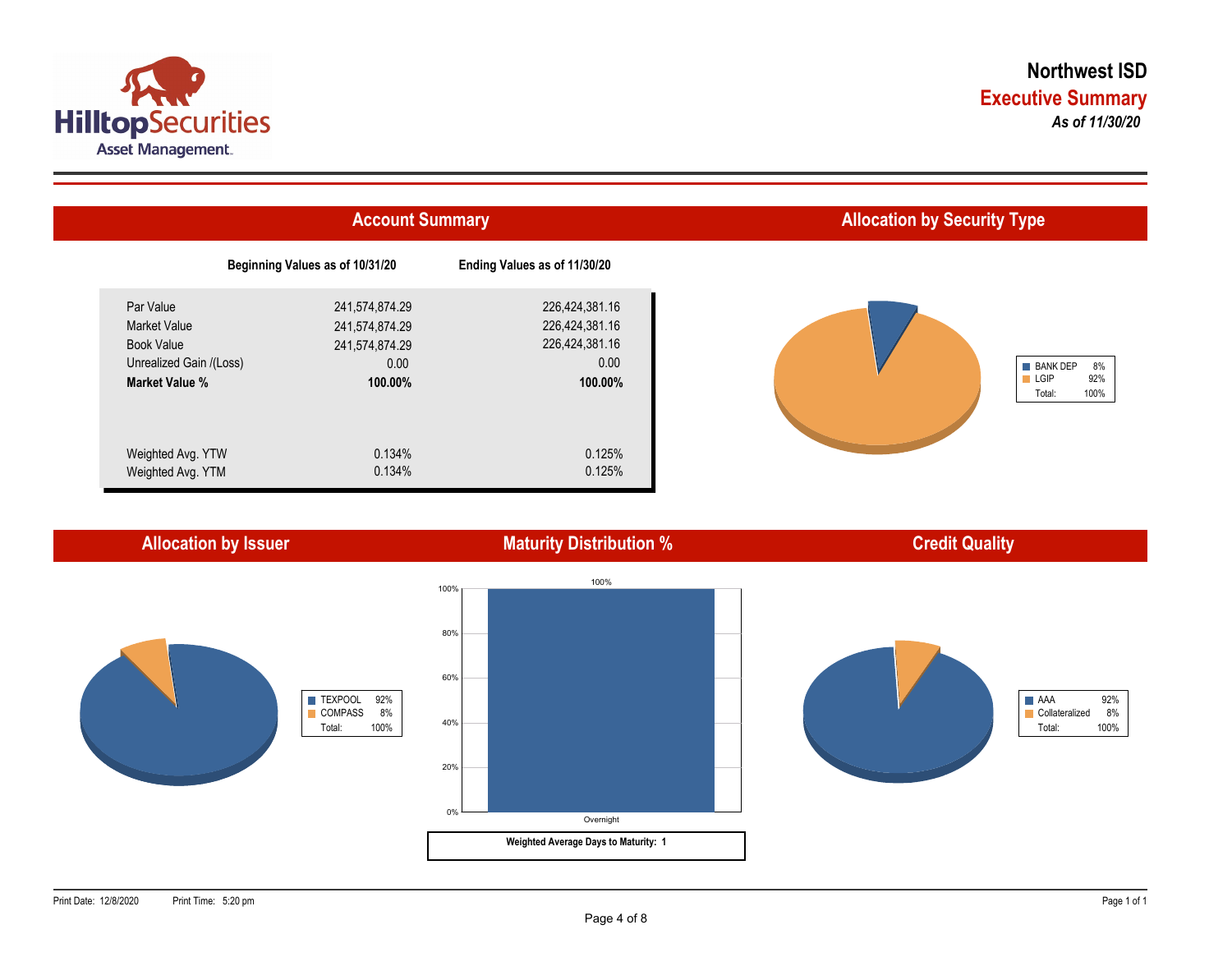



Note 1: CMT stands for Constant Maturity Treasury. This data is published in Federal Reserve Statistical Release H.15 and represents an average of all actively traded Treasury securities having that time remaining until ma standard industry benchmark for Treasury securities. The CMT benchmarks are moving averages. The 3-month CMT is the daily average for the previous 3 months, the 6-month CMT is the daily average for the previous 6 months, a 1-year and 2-year CMT's are the daily averages for the previous 12-months.

**Note 2:** Benchmark data for TexPool is the monthly average yield.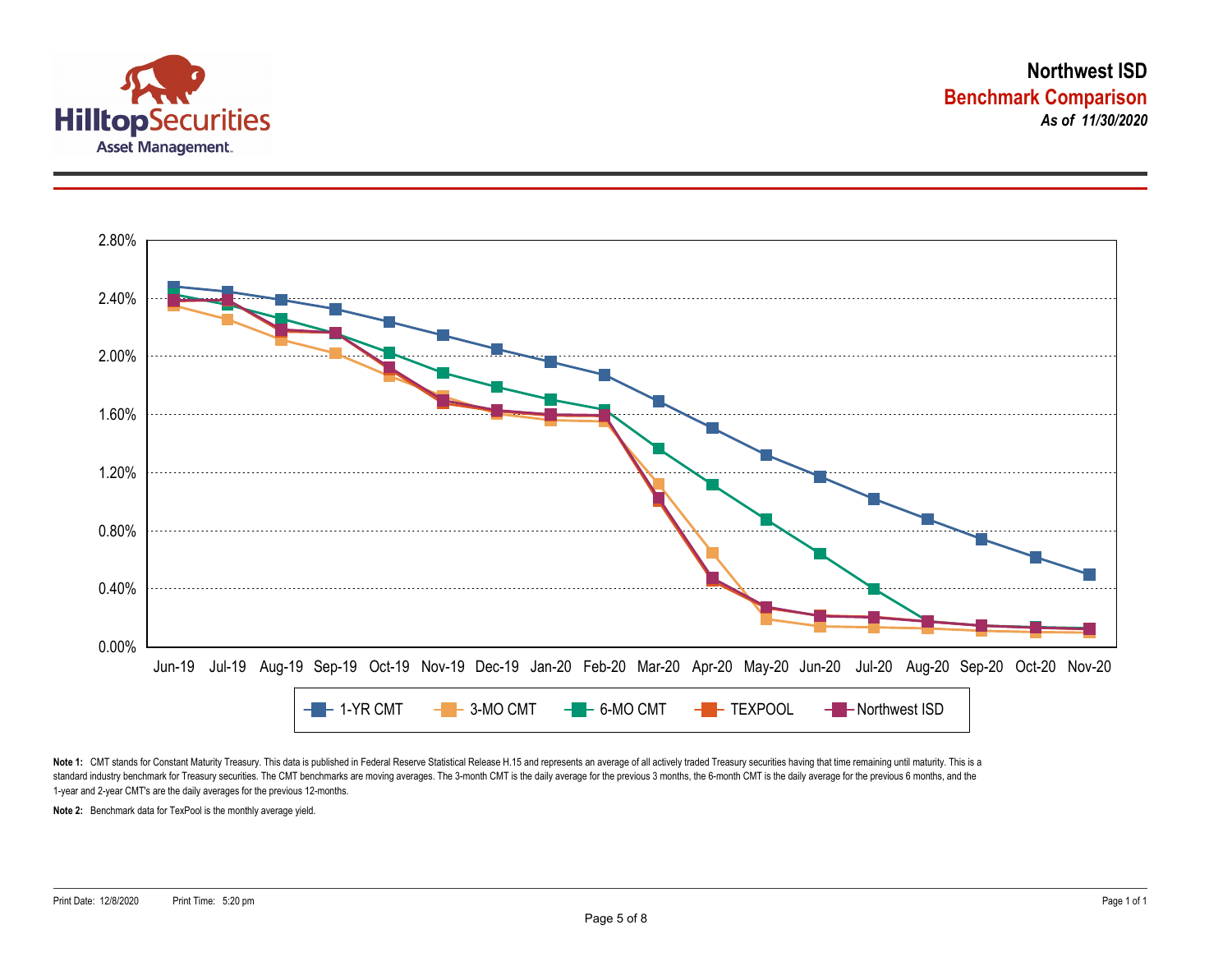

| <b>CUSIP</b>                            | <b>Settle</b><br>Date | Sec. Type       | Sec. Description          | <b>CPN</b> | <b>Mty Date</b> | <b>Next Call</b> | <b>Call Type</b> | Par Value      | Purch<br>Price | <b>Orig Cost</b> | <b>Book Value</b> | <b>Mkt</b><br>Price | Market Value to Mty | Days                    | Days<br>to Call | <b>YTM</b> | <b>YTW</b> |
|-----------------------------------------|-----------------------|-----------------|---------------------------|------------|-----------------|------------------|------------------|----------------|----------------|------------------|-------------------|---------------------|---------------------|-------------------------|-----------------|------------|------------|
|                                         |                       |                 |                           |            |                 |                  |                  |                |                |                  |                   |                     |                     |                         |                 |            |            |
| <b>Activity Account</b>                 |                       |                 |                           |            |                 |                  |                  |                |                |                  |                   |                     |                     |                         |                 |            |            |
| <b>TEXPOOL</b>                          |                       | LGIP            | TexPool                   |            |                 |                  |                  | 172,169.08     | 100.000        | 172,169.08       | 172,169.08        | 100.000             | 172,169.08          | $\overline{1}$          |                 | 0.123      | 0.123      |
| <b>Total for Activity Account</b>       |                       |                 |                           |            |                 |                  |                  | 172,169.08     | 100.000        | 172,169.08       | 172,169.08        | 100.000             | 172,169.08          | $\overline{1}$          |                 | 0.123      | 0.123      |
| <b>Capital Project</b>                  |                       |                 |                           |            |                 |                  |                  |                |                |                  |                   |                     |                     |                         |                 |            |            |
| <b>BBVA-NWL</b>                         |                       | <b>BANK DEP</b> | <b>BBVA Compass LIBOR</b> |            |                 |                  |                  | 1,300,871.94   | 100.000        | 1,300,871.94     | 1,300,871.94      | 100.000             | 1,300,871.94        | $\overline{1}$          |                 | 0.102      | 0.102      |
| BBVA-NWZ                                |                       | <b>BANK DEP</b> | BBVA Compass ZBA Int      |            |                 |                  |                  | 16,309,189.12  | 100.000        | 16,309,189.12    | 16,309,189.12     | 100.000             | 16,309,189.12       | $\overline{1}$          |                 | 0.152      | 0.152      |
| <b>TEXPOOL</b>                          |                       | LGIP            | <b>TexPool</b>            |            |                 |                  |                  | 123,610,555.07 | 100.000        | 123,610,555.07   | 123,610,555.07    | 100.000             | 123,610,555.07      | $\overline{1}$          |                 | 0.123      | 0.123      |
| <b>Total for Capital Project</b>        |                       |                 |                           |            |                 |                  |                  | 141,220,616.13 | 100.000        | 141,220,616.13   | 141,220,616.13    | 100.000             | 141,220,616.13      | $\overline{1}$          |                 | 0.126      | 0.126      |
| <b>Capital Project AFB</b>              |                       |                 |                           |            |                 |                  |                  |                |                |                  |                   |                     |                     |                         |                 |            |            |
| <b>TEXPOOL</b>                          |                       | LGIP            | <b>TexPool</b>            |            |                 |                  |                  | 413,614.19     | 100.000        | 413,614.19       | 413,614.19        | 100.000             | 413,614.19          | $\overline{1}$          |                 | 0.123      | 0.123      |
| <b>Total for Capital Project AFB</b>    |                       |                 |                           |            |                 |                  |                  | 413,614.19     | 100.000        | 413,614.19       | 413,614.19        | 100.000             | 413,614.19          | $\overline{1}$          |                 | 0.123      | 0.123      |
| <b>General Operating Fund</b>           |                       |                 |                           |            |                 |                  |                  |                |                |                  |                   |                     |                     |                         |                 |            |            |
| <b>BBVA-NW</b>                          |                       | <b>BANK DEP</b> | <b>BBVA Compass MM</b>    |            |                 |                  |                  | 85,013.21      | 100.000        | 85,013.21        | 85,013.21         | 100.000             | 85,013.21           | $\overline{1}$          |                 | 0.202      | 0.202      |
| <b>TEXPOOL</b>                          |                       | LGIP            | <b>TexPool</b>            |            |                 |                  |                  | 44,552,105.30  | 100.000        | 44,552,105.30    | 44,552,105.30     | 100.000             | 44,552,105.30       | $\overline{\mathbf{1}}$ |                 | 0.123      | 0.123      |
| <b>Total for General Operating Fund</b> |                       |                 |                           |            |                 |                  |                  | 44,637,118.51  | 100.000        | 44,637,118.51    | 44,637,118.51     | 100.000             | 44,637,118.51       | $\overline{1}$          |                 | 0.123      | 0.123      |
| <b>Interest &amp; Sinking</b>           |                       |                 |                           |            |                 |                  |                  |                |                |                  |                   |                     |                     |                         |                 |            |            |
| <b>TEXPOOL</b>                          |                       | LGIP            | <b>TexPool</b>            |            |                 |                  |                  | 39,980,863.25  | 100.000        | 39,980,863.25    | 39,980,863.25     | 100.000             | 39,980,863.25       | - 1                     |                 | 0.123      | 0.123      |
| <b>Total for Interest &amp; Sinking</b> |                       |                 |                           |            |                 |                  |                  | 39,980,863.25  | 100.000        | 39,980,863.25    | 39,980,863.25     | 100.000             | 39,980,863.25       | $\overline{1}$          |                 | 0.123      | 0.123      |
| <b>Total for Northwest ISD</b>          |                       |                 |                           |            |                 |                  |                  |                |                |                  |                   |                     |                     |                         |                 |            |            |
|                                         |                       |                 |                           |            |                 |                  |                  | 226,424,381.16 | 100.000        | 226,424,381.16   | 226,424,381.16    | 100.000             | 226,424,381.16      | $\overline{1}$          |                 | 0.125      | 0.125      |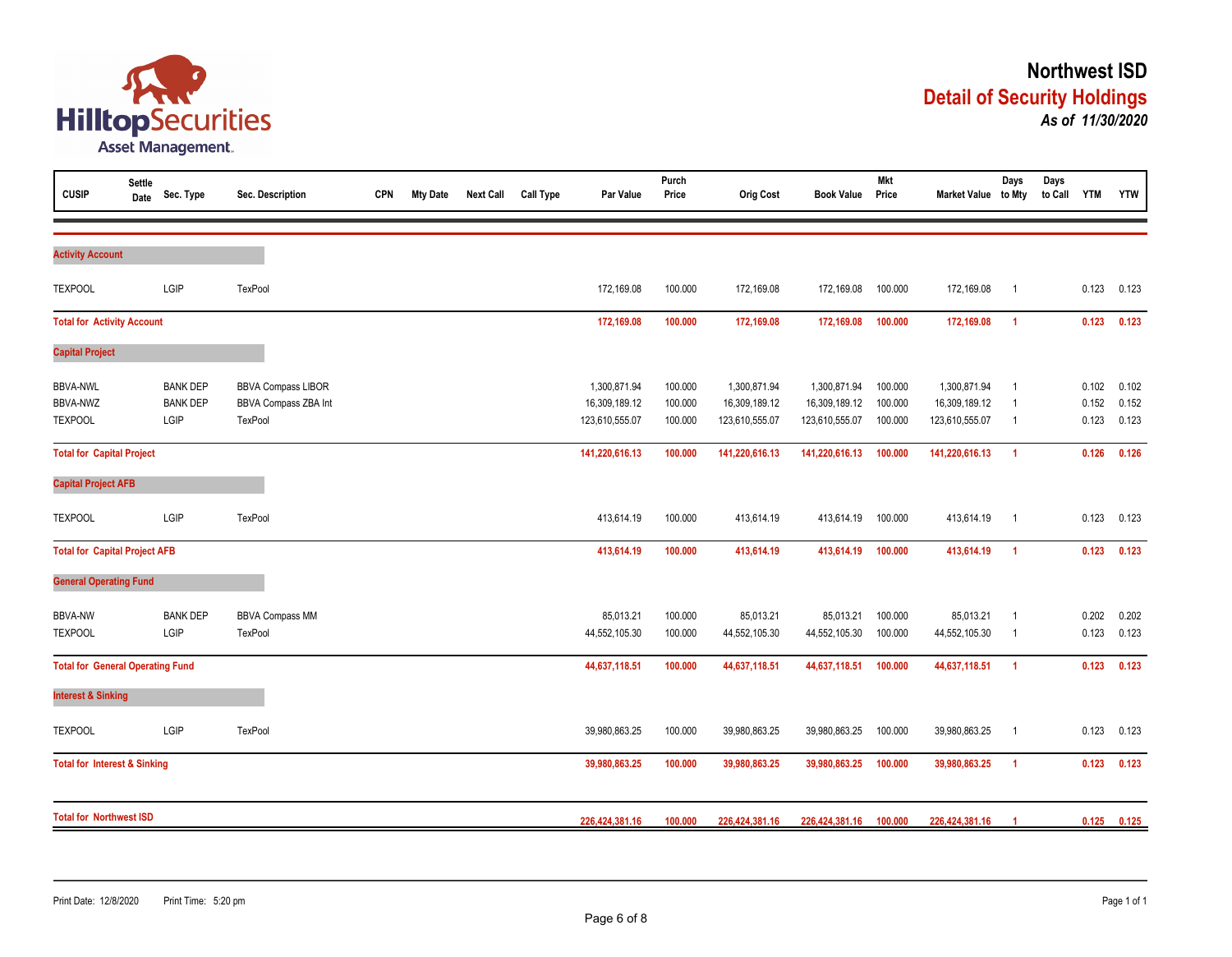

| <b>CUSIP</b>                                  | <b>Security Type</b>                       | <b>Security Description</b>                                         | 10/31/20<br><b>Book Value</b>                   | Cost of<br><b>Purchases</b> | Maturities<br>Calls / Sales              | Amortization /<br><b>Accretion</b> | Realized<br>Gain/(Loss) | 11/30/20<br><b>Book Value</b>                   | 10/31/20<br><b>Market Value</b>                 | 11/30/20<br><b>Market Value</b>                 | Change in<br><b>Mkt Value</b>                |
|-----------------------------------------------|--------------------------------------------|---------------------------------------------------------------------|-------------------------------------------------|-----------------------------|------------------------------------------|------------------------------------|-------------------------|-------------------------------------------------|-------------------------------------------------|-------------------------------------------------|----------------------------------------------|
| <b>Activity Account</b>                       |                                            |                                                                     |                                                 |                             |                                          |                                    |                         |                                                 |                                                 |                                                 |                                              |
| <b>TEXPOOL</b>                                | LGIP                                       | TexPool                                                             | 172,151.65                                      | 17.43                       | 0.00                                     | 0.00                               | 0.00                    | 172,169.08                                      | 172,151.65                                      | 172,169.08                                      | 17.43                                        |
| <b>Total for Activity Account</b>             |                                            |                                                                     | 172,151.65                                      | 17.43                       | 0.00                                     | 0.00                               | 0.00                    | 172,169.08                                      | 172,151.65                                      | 172,169.08                                      | 17.43                                        |
| <b>Capital Project</b>                        |                                            |                                                                     |                                                 |                             |                                          |                                    |                         |                                                 |                                                 |                                                 |                                              |
| <b>BBVA-NWL</b><br>BBVA-NWZ<br><b>TEXPOOL</b> | <b>BANK DEP</b><br><b>BANK DEP</b><br>LGIP | <b>BBVA Compass LIBOR</b><br><b>BBVA Compass ZBA Int</b><br>TexPool | 6,300,328.22<br>16,307,004.07<br>130,847,296.58 | 0.00<br>2,185.05<br>0.00    | (4,999,456.28)<br>0.00<br>(7,236,741.51) | 0.00<br>0.00<br>0.00               | 0.00<br>0.00<br>0.00    | 1,300,871.94<br>16,309,189.12<br>123,610,555.07 | 6,300,328.22<br>16,307,004.07<br>130,847,296.58 | 1,300,871.94<br>16,309,189.12<br>123,610,555.07 | (4,999,456.28)<br>2,185.05<br>(7,236,741.51) |
| <b>Total for Capital Project</b>              |                                            |                                                                     | 153,454,628.87                                  | 2,185.05                    | (12, 236, 197.79)                        | 0.00                               | 0.00                    | 141,220,616.13                                  | 153,454,628.87                                  | 141,220,616.13                                  | (12, 234, 012.74)                            |
| <b>Capital Project AFB</b>                    |                                            |                                                                     |                                                 |                             |                                          |                                    |                         |                                                 |                                                 |                                                 |                                              |
| <b>TEXPOOL</b>                                | LGIP                                       | TexPool                                                             | 413,572.35                                      | 41.84                       | 0.00                                     | 0.00                               | 0.00                    | 413,614.19                                      | 413,572.35                                      | 413,614.19                                      | 41.84                                        |
|                                               | <b>Total for Capital Project AFB</b>       |                                                                     | 413,572.35                                      | 41.84                       | 0.00                                     | 0.00                               | 0.00                    | 413,614.19                                      | 413,572.35                                      | 413,614.19                                      | 41.84                                        |
| <b>General Operating Fund</b>                 |                                            |                                                                     |                                                 |                             |                                          |                                    |                         |                                                 |                                                 |                                                 |                                              |
| <b>BBVA-NW</b><br><b>TEXPOOL</b>              | <b>BANK DEP</b><br>LGIP                    | <b>BBVA Compass MM</b><br>TexPool                                   | 84,998.68<br>51,048,678.85                      | 14.53<br>0.00               | 0.00<br>(6,496,573.55)                   | 0.00<br>0.00                       | 0.00<br>0.00            | 85,013.21<br>44,552,105.30                      | 84,998.68<br>51,048,678.85                      | 85,013.21<br>44,552,105.30                      | 14.53<br>(6, 496, 573.55)                    |
|                                               | <b>Total for General Operating Fund</b>    |                                                                     | 51, 133, 677.53                                 | 14.53                       | (6, 496, 573.55)                         | 0.00                               | 0.00                    | 44,637,118.51                                   | 51, 133, 677.53                                 | 44,637,118.51                                   | (6,496,559.02)                               |
| <b>Interest &amp; Sinking</b>                 |                                            |                                                                     |                                                 |                             |                                          |                                    |                         |                                                 |                                                 |                                                 |                                              |
| <b>TEXPOOL</b>                                | LGIP                                       | TexPool                                                             | 36,400,843.89                                   | 3,580,019.36                | 0.00                                     | 0.00                               | 0.00                    | 39,980,863.25                                   | 36,400,843.89                                   | 39,980,863.25                                   | 3,580,019.36                                 |
| <b>Total for Interest &amp; Sinking</b>       |                                            |                                                                     | 36,400,843.89                                   | 3,580,019.36                | 0.00                                     | 0.00                               | 0.00                    | 39,980,863.25                                   | 36,400,843.89                                   | 39,980,863.25                                   | 3,580,019.36                                 |
| <b>Total for Northwest ISD</b>                |                                            |                                                                     | 241,574,874.29                                  | 3,582,278.21                | (18, 732, 771.34)                        | 0.00                               | 0.00                    | 226,424,381.16                                  | 241,574,874.29                                  | 226,424,381.16                                  | (15, 150, 493.13)                            |